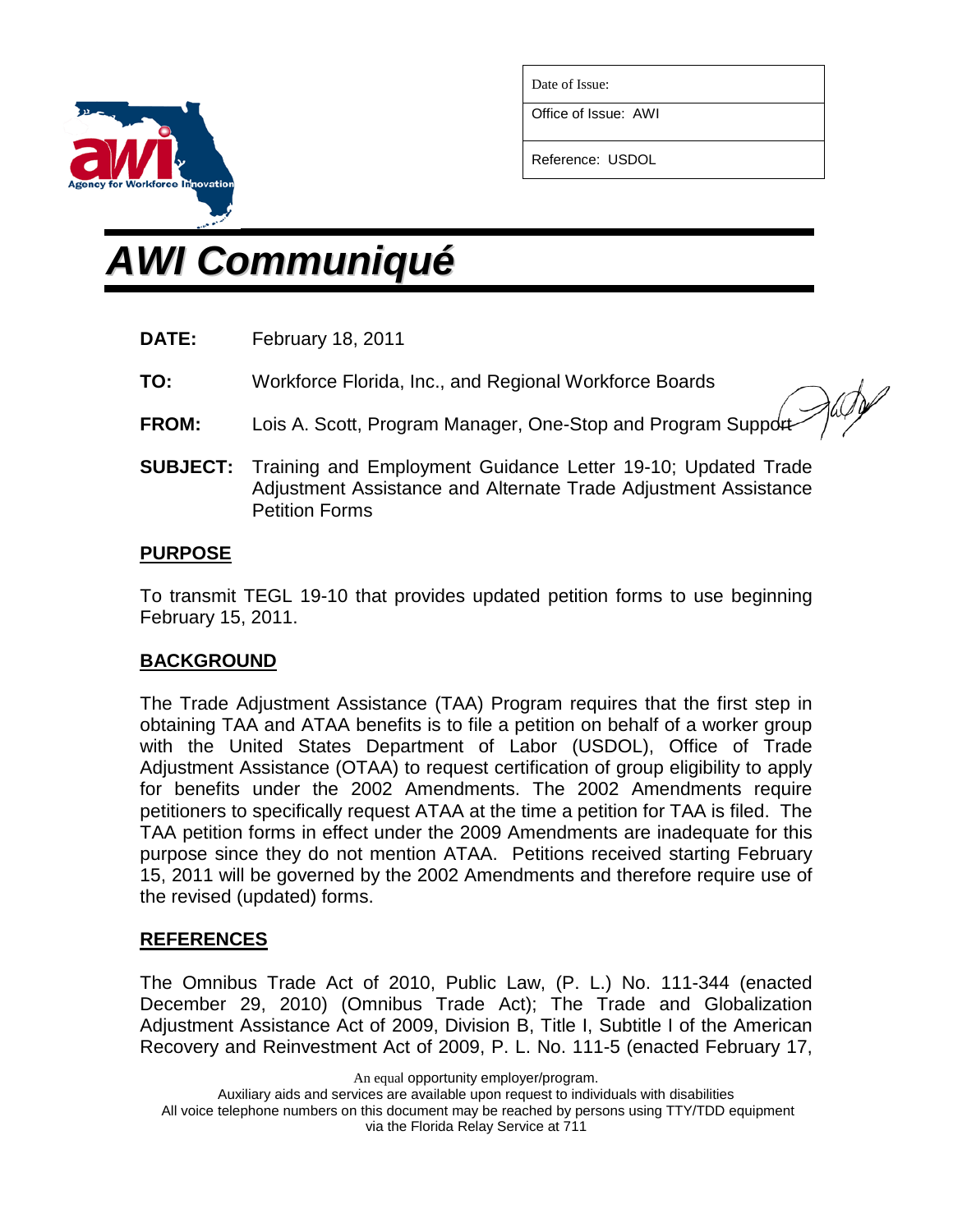2009) (TGAAA or 2009 Amendments); the Trade Adjustment Assistance Reform Act of 2002, Division A, Title I, Subtitle A of the Trade Act of 2002 (P. L. 107-210) (2002 Amendments); the Trade Act of 1974, as amended, P.L. No. 93-618, as amended (Trade Act); 20 CFR Part 90; Training and Employment Guidance Letter (TEGL) No. 22-08 and Change 1, Operating Instructions for Implementing the Amendments to the Trade and Globalization Adjustment Assistance Act of 2009; TEGL No. 16-10, Instructions for Phasing Out Changes to the Trade Act of 1974 Enacted by the Trade and Globalization Adjustment Assistance Act of 2009 and TEGL No. 16-10, Change 2, Instructions for Operating the Trade Adjustment Assistance Program after the Termination of the Trade and Globalization Adjustment Assistance Act Amendments on February 12, 2011- Program Reverts to 2002 Amendments; and OMB PRA Information Collection Control No. 1205-0342 (ETA- 9042), approval issued January 14, 2011.

## **ACTION REQUIRED**

Regional Workforce Boards should review the information and guidance contained in TEGL 19-10 and follow the requirements as outlined for filing petitions under the Trade Adjustment Assistance Program. Regions should also follow instructions contained in TEGL 16-10, Change 2.

The old forms are obsolete starting February 15, 2011; therefore all administrators are requested to ensure that copies of the old forms, ETA 9042 (Rev. 4/09) and ETA 9042A (Rev. 4/09), are not available to petitioners after February 14, 2011. These forms should be removed from all offices and websites.

Effective February 15, 2011, RWBs are instructed to begin using the updated forms with the revision dates identified below:

ETA-9042 (Rev. January 2011), Petition for Trade Adjustment Assistance and Alternative Trade Adjustment Assistance

ETA-9042A (Rev. January 2011), Solicitud de Asistencia Para Ajuste del Comercio y Asistencia Alternativa Para Ajuste del Comercio

ETA-9042A-1 (Rev. January 2011), Online Petition for Trade Adjustment Assistance and Alternative Trade Adjustment Assistance, available online at [www.doleta.gov/tradeact](http://www.doleta.gov/tradeact)

These updated forms have the *same form numbers* as the current forms; however, the USDOL will recognize the correct forms by the new title, and the revision date (Rev. January 2011), which is found in the lower right-hand corner of the form below the form number (ETA-9042, ETA-9042A or ETA-9042A-1).

An equal opportunity employer/program.